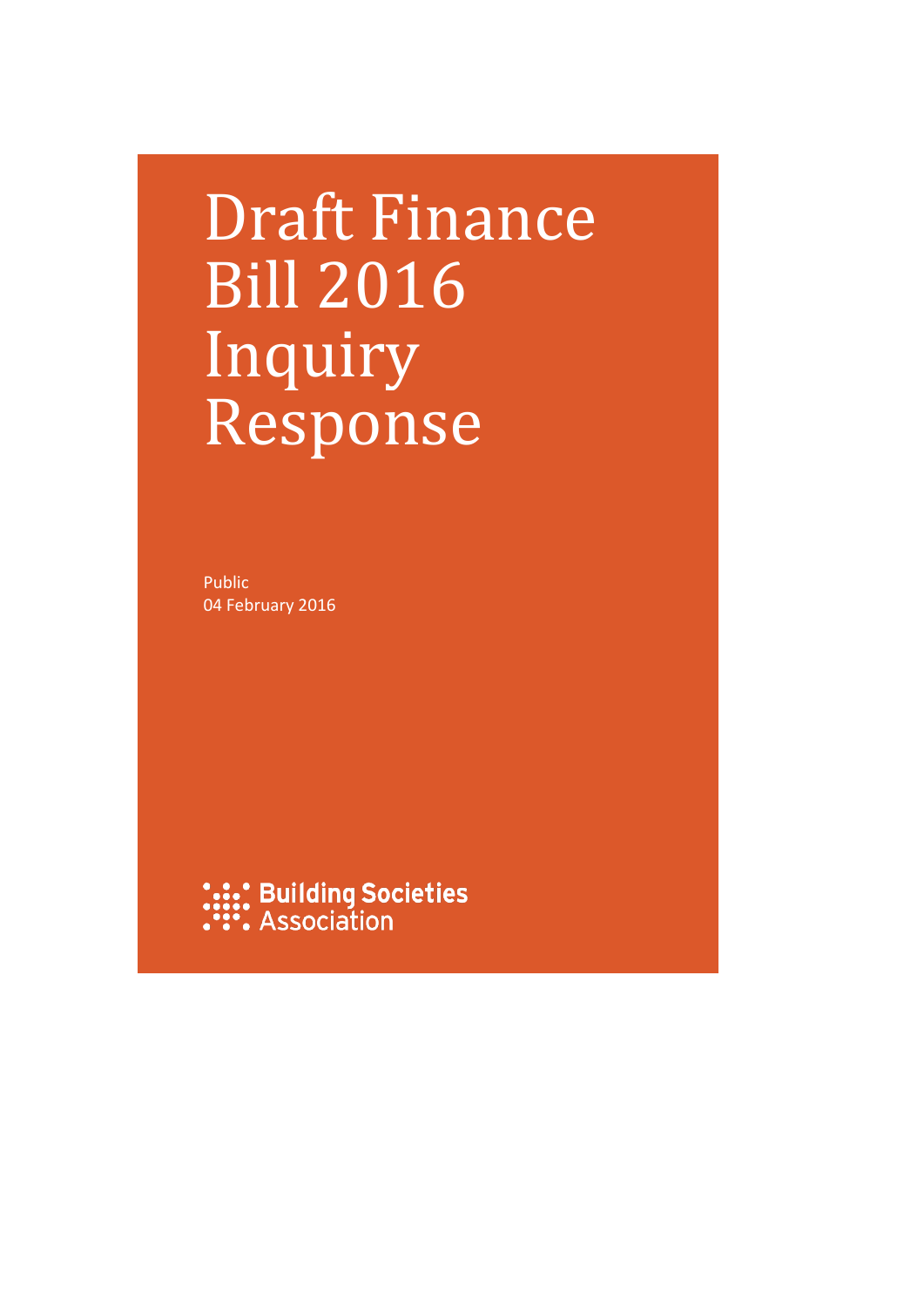## Executive Summary

This inquiry response outlines the views of the Building Societies Association, representing its members in relation to the draft Finance Bill 2016.

In essence we welcome the removal of the majority of customers from savings income tax; outline the likely costs for building societies and highlight the importance of customer communications as the new regime is due to begin.

#### Building Societies

The Building Societies Association (BSA) fulfils two key roles. We provide our members, all 44 building societies and two credit unions, with information to help them run their businesses. We also represent their interests to audiences including regulators, the Government and Parliament, the Bank of England, the media and the general public.

Although building societies compete with banks in the cash savings and residential mortgage markets, they do so with a very different fundamental purpose. As customer-owned mutuals, building societies have a social purpose by providing a safe home for savings and finance for home ownership, working in the interests of their customers, not seeking to maximise profits for the benefit of external shareholders.

Our members have total assets of over £330 billion, and account for approximately 20% of both UK mortgage and savings balances. It is estimated that over 20 million consumers has a financial services relationship with a building society. Between 2012 and the end of September 2015, building societies provided £56 billion new mortgage lending net of redemptions (80% of the total) out of a total of £70 billion net by the mortgage lending sector as a whole.

Building societies range in size from the Nationwide with over 14 million members, around 17,000 staff, £190 billion assets to our smallest society with 61,400 members, 18 staff and assets of £93 million.

#### General Comments

We note that these proposed changes will take effect at the start of the tax year. This is helpful for our members, as it requires one set of changes at a fixed point in the year when change is always required, rather than numerous changes spread throughout the year.

#### Proposed changes to the taxation of savings and dividends

On the matter of the new personal savings allowance, which will result in the first £1000 of interest each year being tax free for basic rate taxpayers and the first £500 for higher rate taxpayers, the removal of 95% of customers from savings income tax is clearly welcome both for building society customers and for the general economy in which the sector operates.

#### Impact on building societies

The estimated cost to implement the TDSI changes range from around £3-£3.5 million for each of the larger societies down to tens of thousands for each of the smaller members. These cost estimates include both system changes and customer communications.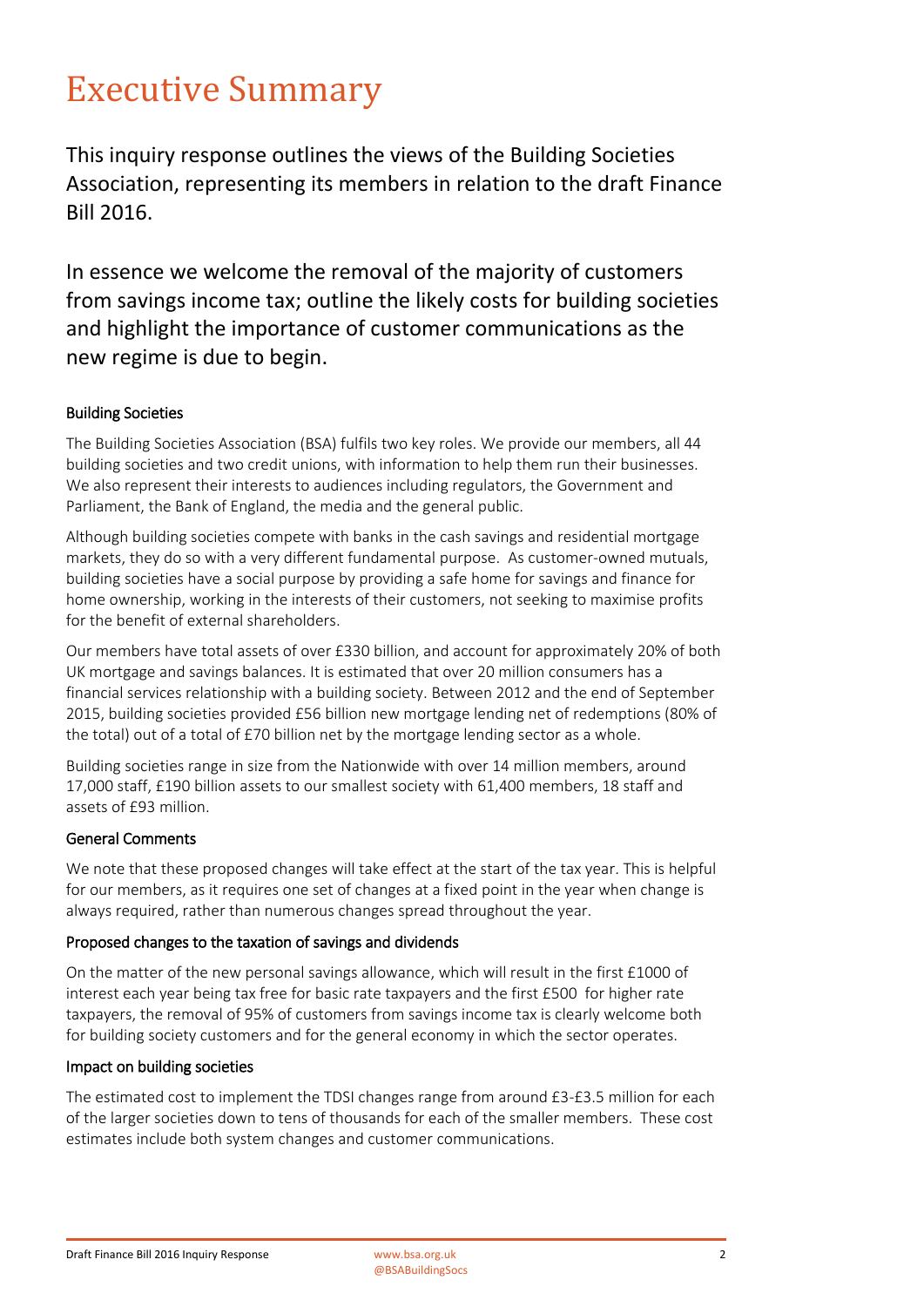The removal of the R85 and R105 schemes is welcome and over time is expected to reduce operational costs by around £150,000-£180,000 a year for the larger societies down to tens of thousands for the smaller societies.

The continuation of the payment of non-TDSI interest as net is a disappointment since this reduces some of the simplicity of the new approach. Our members would like to see the decision re-considered.

#### Customer Communications

The onus should not be only rest with financial institutions to communicate these changes to customers. Instead there should be a broader awareness campaign that lets those who exceed their PSA know what will happen.

Our members are concerned that they may receive a high volume of inquiries from customers asking how they need to report interest above the PSA threshold to HMRC and then how to pay the appropriate level of tax. Our members do not provide tax advice and would like HMRC to provide a leaflet – not all customers have internet access - with this information clearly included covering the three main categories of customer:

- those customers whose tax is paid under PAYE.
- those customers who are required to complete a self-assessment tax form.
- those customers whose tax is not paid under PAYE and are not currently required to complete a self-assessment tax form.

#### Simple Assessments

We have no comment on this issue.

#### Making tax digital

We have concerns about HMRC's ability to deliver this fundamental change.

#### Office of Tax Simplification

We have no comment on this issue.